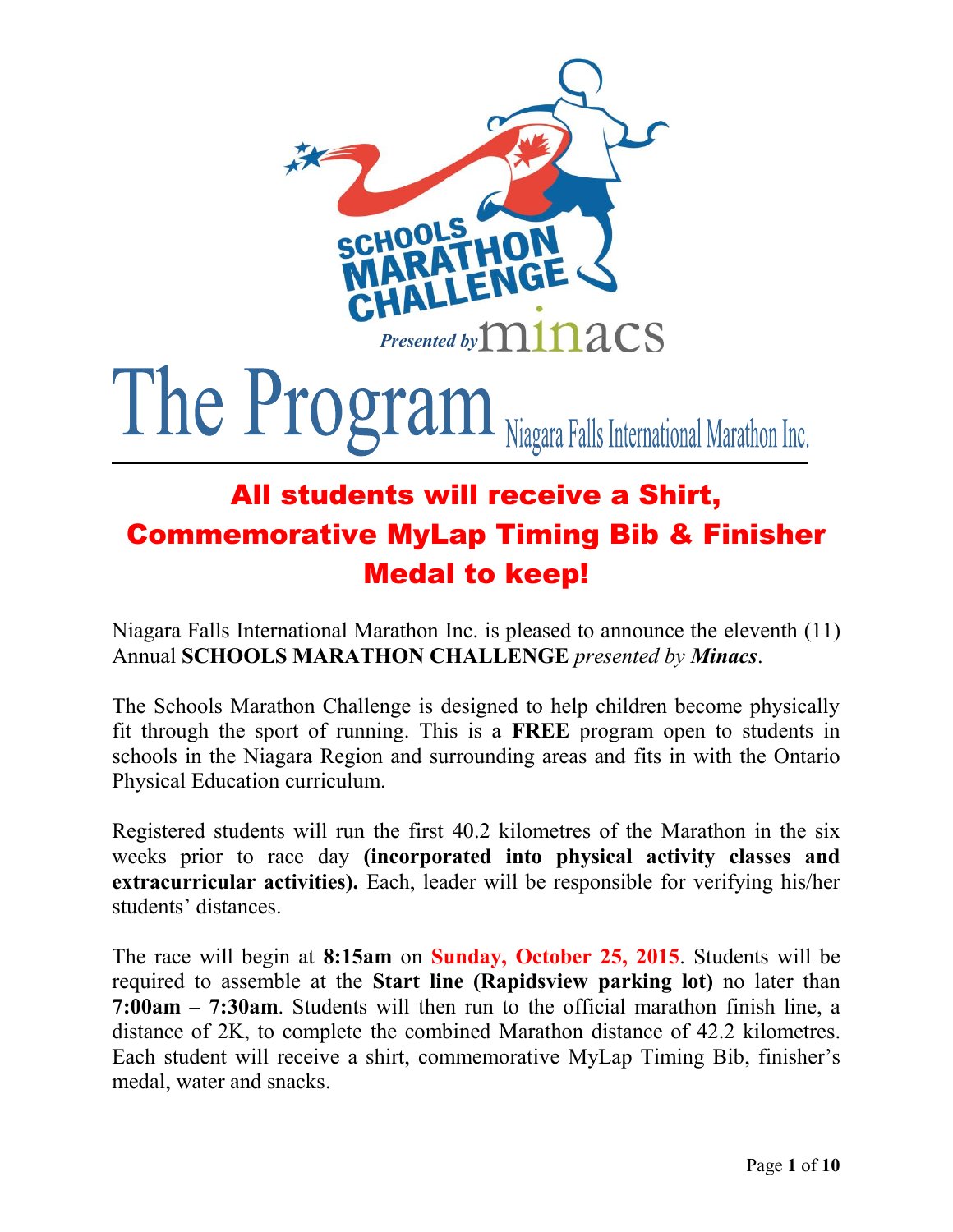# What's New & Updates!

- **Start Time**  The Schools Marathon Challenge will start at *8:15am*. We ask that students and chaperones arrive early to check-in, assemble as a group and take part in the warm up! Please arrive no later than **7:00am – 7:30am**.
- **FREE Parking**  at Rapidsview parking lot (Start Location). It is 2K each way from your vehicle to the finish line at Table Rock House.
- **Finish Line Location** Table Rock House
- **Shirt and Bib Pickup at Marathon Office** Pickup will be at the Marathon Office, 5300 Willmott St., Niagara Falls. Monday, October 19, 2015, 3:00pm – 6:30pm.
- **School Leaders / NFIM Staff Meeting**  A meeting will be held at the NFIM Office (located at the Niagara Falls Badminton and Tennis Club) to review the procedures and instructions for race weekend. Date and time to be announced.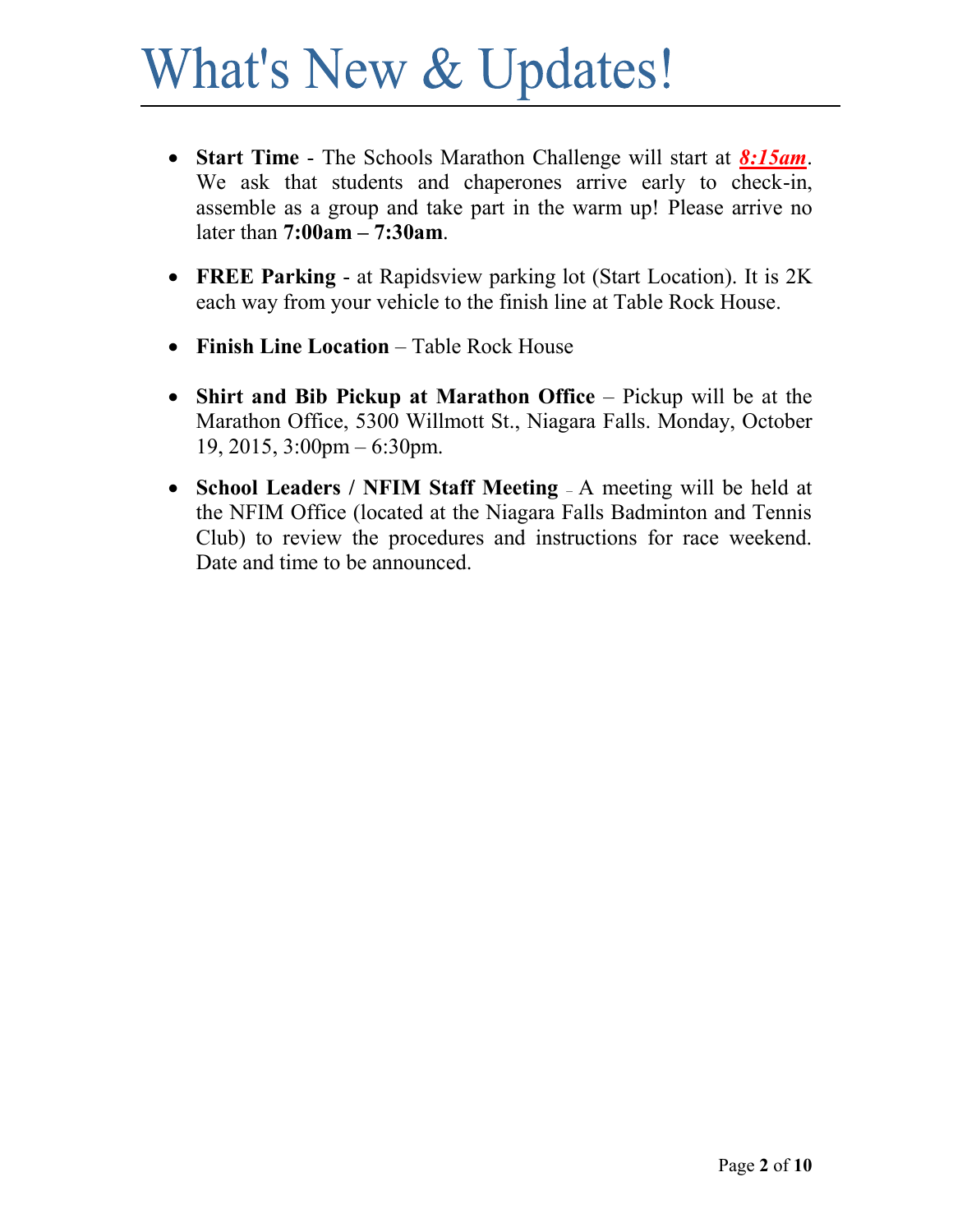# How to Register

 Each school **MUST** have one (1) leader to organize their school group and to act as the main contact with the Niagara Falls International Marathon office. Each school is permitted to sign up a total of 50 students maximum (no minimum) unless there is still space available.

#### **CAP:**

 There will be a cap of **850** students. Spaces will be granted on a **(firstcome-first-serve basis).** We cannot guarantee everyone a spot, therefore, meeting our deadline of **Monday, September 21, 2015** will help ensure that you secure a spot for your school and your students.

#### **ENTRY FORMS:**

- Please have the school leader and each adult chaperone fill out an individual **LEADER/***CHAPERONE ENTRY FORM.* The school leader will need to include the School Name and all relevant contact information (phone number  $\&$  email) in order to receive confirmation emails and updates. *Please limit chaperones to 1 chaperone per every 10 students on course.*
- Each student will need to fill out an individual *STUDENT ENTRY FORM* signed by parent/guardian.
- Please return all entry forms **AS A GROUP** to the Marathon office via hand deliver, fax 905-356-7156 or email [schoolschallenge@niagarafallsmarathon.com](mailto:schoolschallenge@niagarafallsmarathon.com).

#### **DEADLINE:**

 All entry forms must be submitted to the Marathon Office (as a group) by **Monday, September 21, 2015.** Any forms submitted past this date will not be guaranteed an entry.

## \*Please note – Only STUDENTS will receive a shirt as part of the program.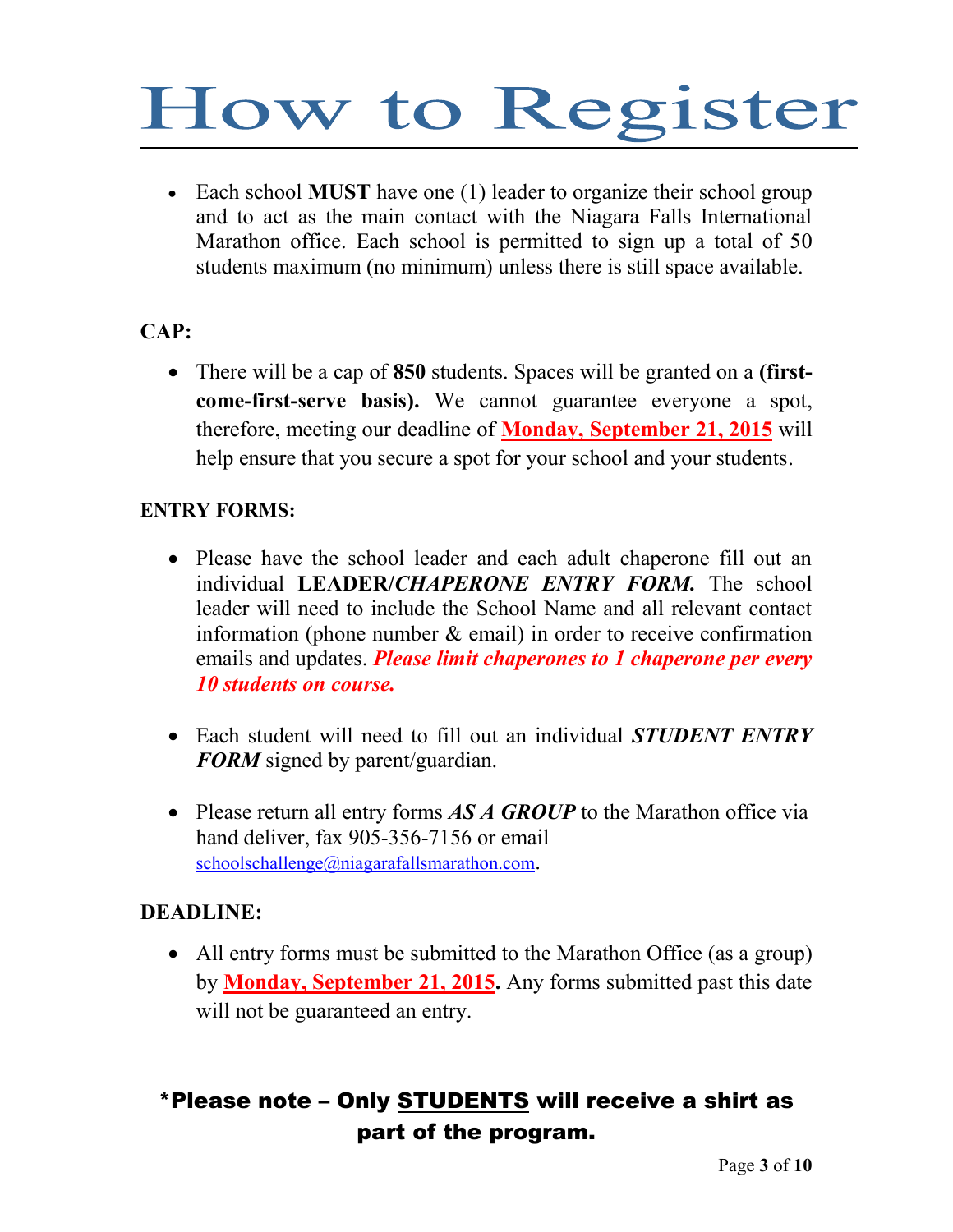# Packet Pickup

- A **school leader** will be required to pick up their school packets which will include the following:
	- o Student Shirts
	- o Commemorative MyLap Timing Bib with pins
	- o Chaperone Tag Credentials
	- o *Medals will be handed out at the finish line on race day.*
- This year we are offering early packet pick up so you can distribute the kits to your students prior to race day!
- Date: Monday, October 19, 2015
- **Time:** 3:00pm 6:30pm
- **Location:** Badminton Club (Marathon Office), 5300 Willmott Street, Niagara Falls, ON, L2E 2A7
- **Directions:** Park in main parking lot. Go through gate. Enter door to the right. Turn left once inside. Go upstairs to the  $2<sup>nd</sup>$  Floor.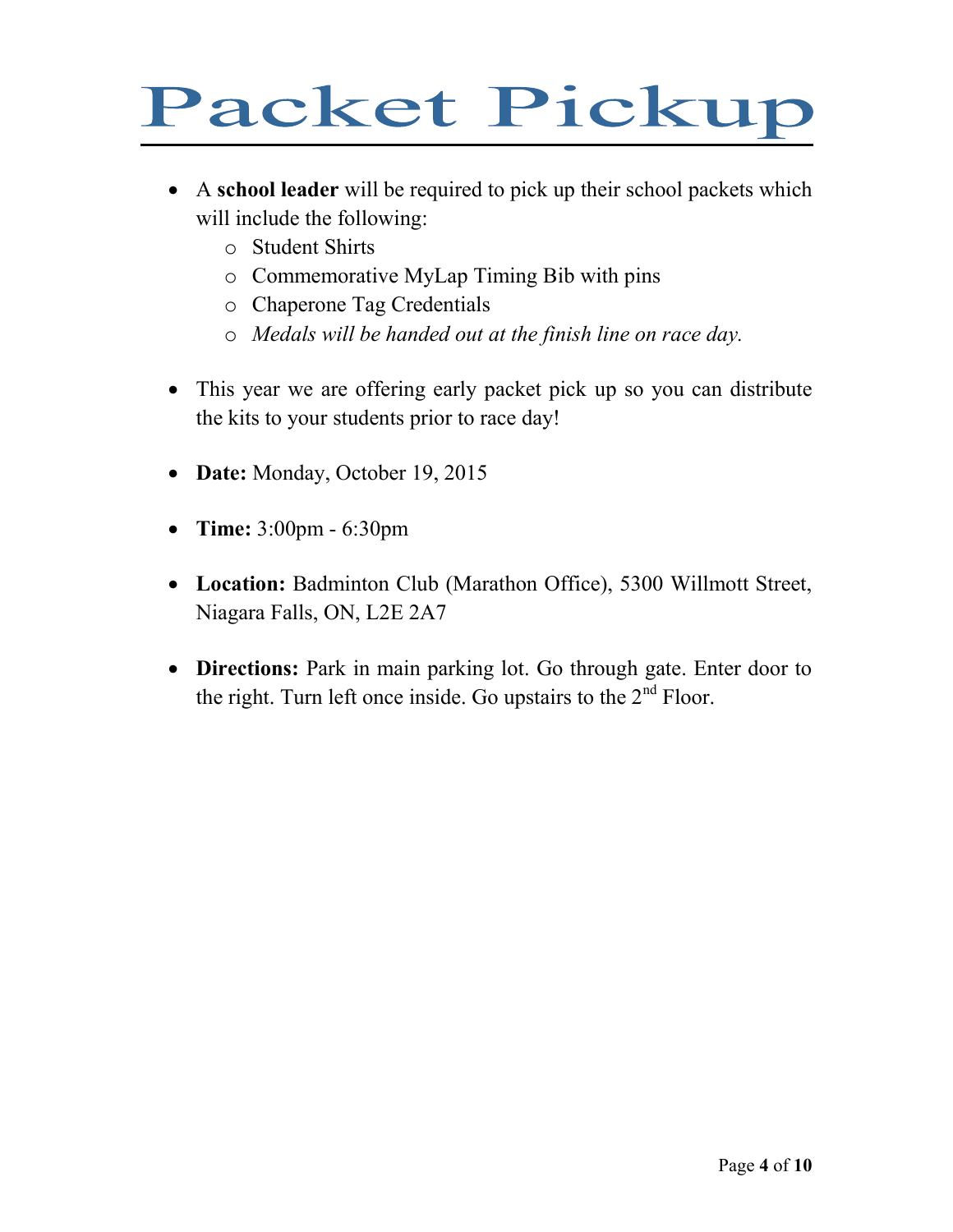

## NIAGARA SCHOOLS MARATHON CHALLENGE SUNDAY, OCTOBER 25, 2015 (8:15am)

### SCHOOL LEADER ENTRY FORM

|  | MALE                                                                                                                                     |  | <b>FEMALE</b> |  |  |  |
|--|------------------------------------------------------------------------------------------------------------------------------------------|--|---------------|--|--|--|
|  |                                                                                                                                          |  |               |  |  |  |
|  |                                                                                                                                          |  |               |  |  |  |
|  |                                                                                                                                          |  |               |  |  |  |
|  |                                                                                                                                          |  |               |  |  |  |
|  |                                                                                                                                          |  |               |  |  |  |
|  | *Please note - Only STUDENTS will receive a shirt as part of the<br>program. Chaperones will be given tag credentials for identification |  |               |  |  |  |

and security purposes.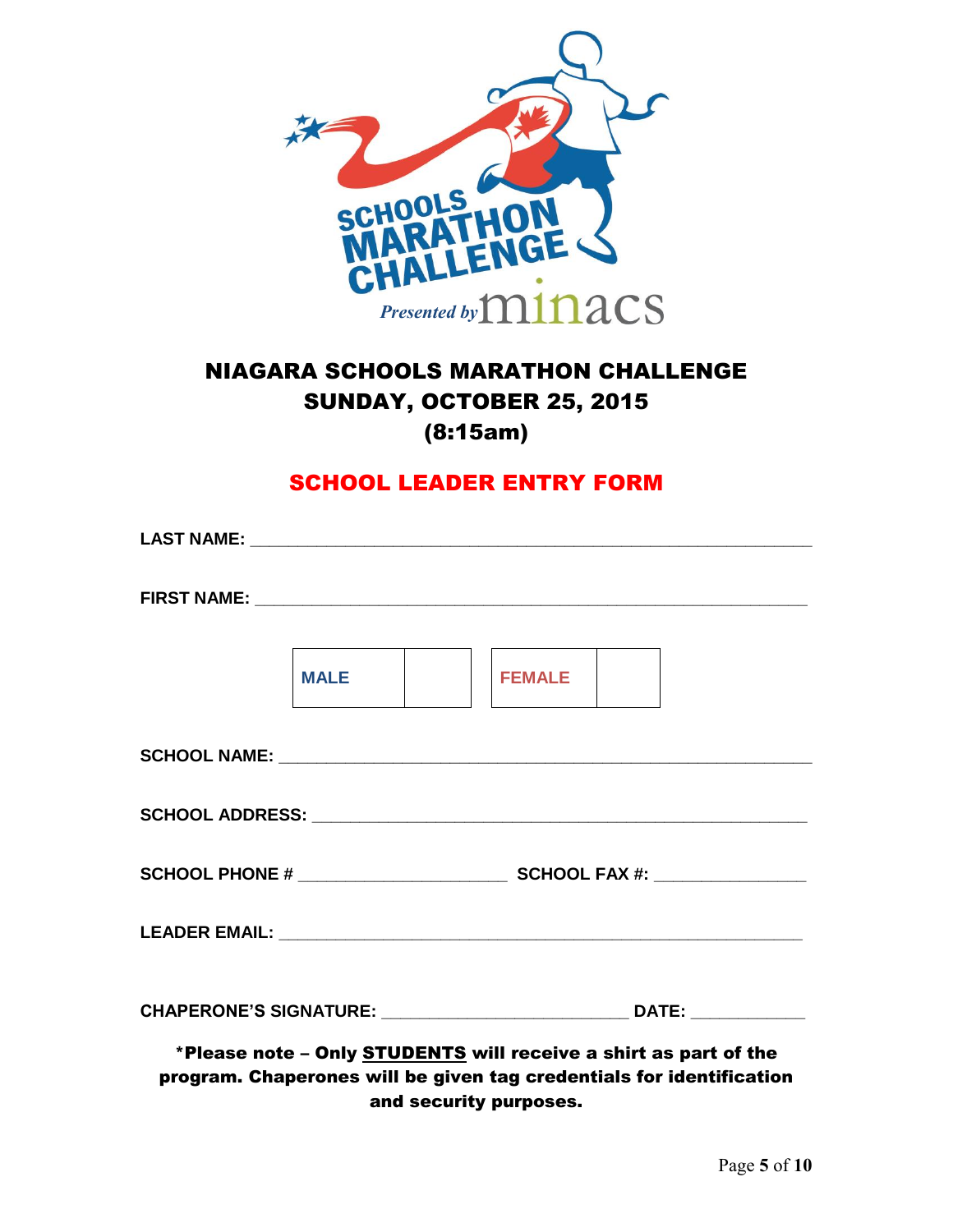

## NIAGARA SCHOOLS MARATHON CHALLENGE SUNDAY, OCTOBER 25, 2015 (8:15am)

### CHAPERONE ENTRY FORM

|  | MALE NOT |  | <b>FEMALE</b>                                                                                                                                   |  |  |  |
|--|----------|--|-------------------------------------------------------------------------------------------------------------------------------------------------|--|--|--|
|  |          |  |                                                                                                                                                 |  |  |  |
|  |          |  |                                                                                                                                                 |  |  |  |
|  |          |  |                                                                                                                                                 |  |  |  |
|  |          |  |                                                                                                                                                 |  |  |  |
|  |          |  |                                                                                                                                                 |  |  |  |
|  |          |  | *Please note - Only <b>STUDENTS</b> will receive a shirt as part of the<br>program. Chaperones will be given tag credentials for identification |  |  |  |

and security purposes.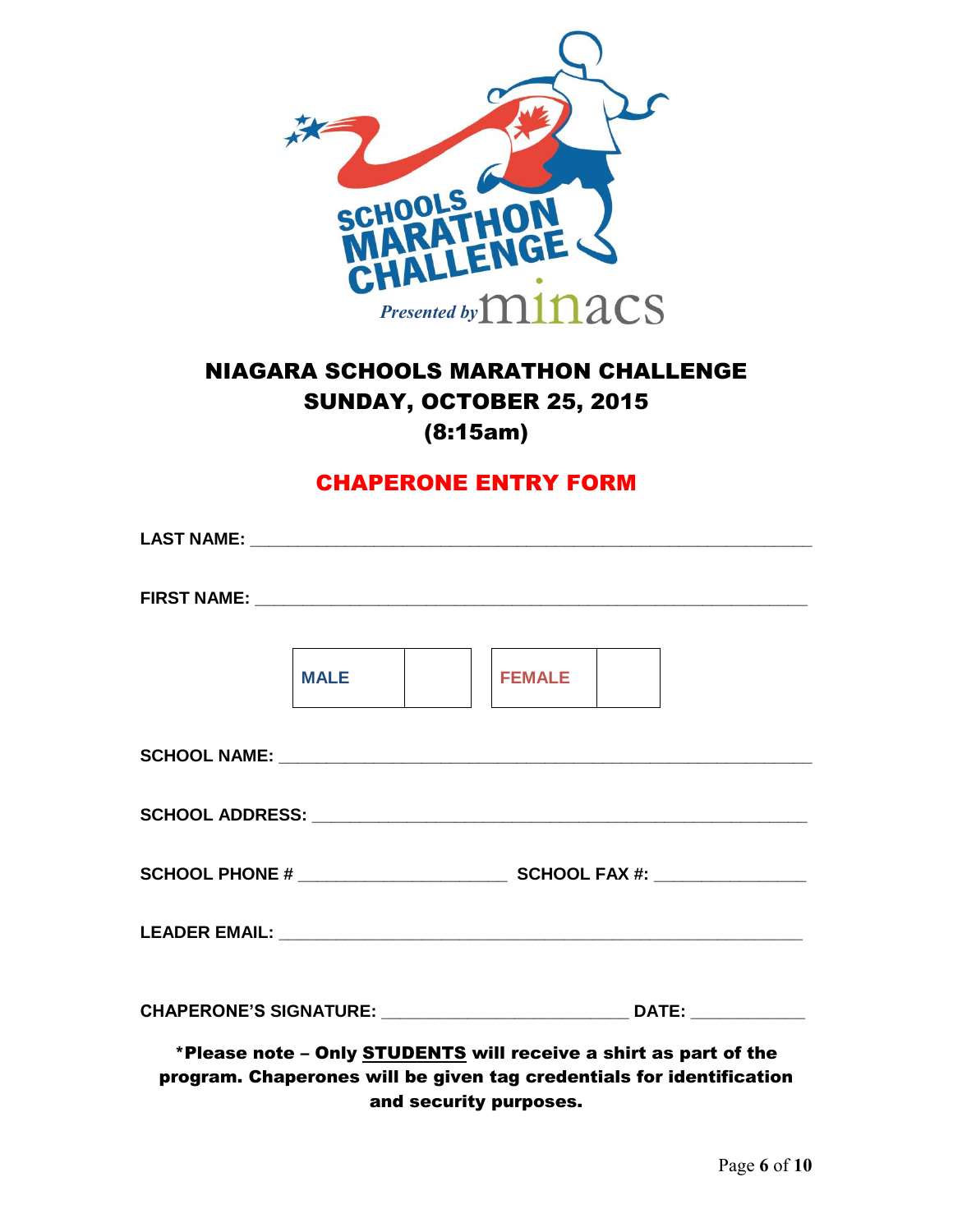

## NIAGARA SCHOOLS MARATHON CHALLENGE SUNDAY, OCTOBER 25, 2015 (8:15am)

#### STUDENT ENTRY FORM

|                               |  |             |  | AGE: _________________________GRADE: _________________ |  |
|-------------------------------|--|-------------|--|--------------------------------------------------------|--|
|                               |  | <b>MALE</b> |  | <b>FEMALE</b>                                          |  |
|                               |  |             |  | SCHOOL NAME: VALUE AND A SCHOOL NAME:                  |  |
| T-SHIRT SIZE: (please circle) |  |             |  |                                                        |  |
| Youth S M L XL                |  |             |  |                                                        |  |
| Adult S M L XL                |  |             |  |                                                        |  |
|                               |  |             |  |                                                        |  |

*I understand that only chaperones and school leaders are permitted inside the schools' corral on race day. Parents will be reunited with their children OUTSIDE the corral area.*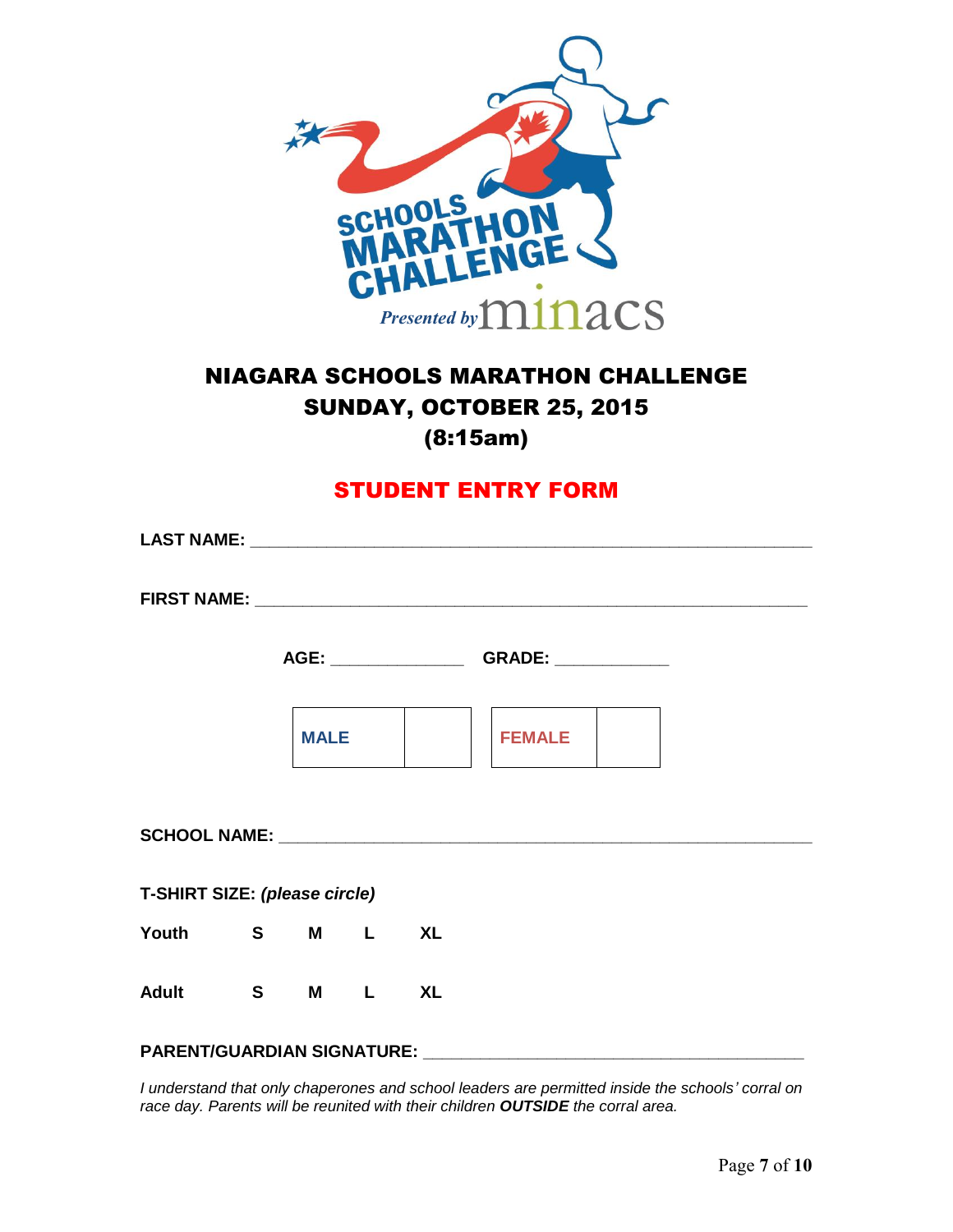

#### **Q. Can I run the 2K with my child(ren)?**

A. Due to logistical, liability and security reasons, we can only allow registered chaperones (1 adult for every 10 students) to run on course with the students. If you are interested in running with your child, please fill out a chaperone entry form and submit to your school. Otherwise, you are welcome to wait at the Finish Line to watch your child finish.

#### **Q. What is the due date for registration forms and how do we submit them?**

A. Registration forms must be filled out and returned to your school leader. The school leader must submit all student and chaperone entry forms as a group to the Niagara Falls International Marathon office via fax or email no later than **Monday September 21, 2015**. This is to ensure that there is enough time to order medals, shirts, bibs, etc.

#### **Q. I am interested in running one of the Niagara Falls International Marathon events. How can I register?**

A. Please visit our website at [www.niagarafallsmarathon.com](http://www.niagarafallsmarathon.com/) to register online for the Marathon, Half Marathon, 10K, or 5K events.

#### **Q. How can I sign up to volunteer?**

A. Niagara Falls International Marathon is always looking for volunteers. Please email [volunteer@niagarafallsmarathon.com](mailto:volunteer@niagarafallsmarathon.com) for more information.

|        | <b>Monday</b> | <b>Tuesday</b> | Wednesday | <b>Thursday</b> | <b>Friday</b> | <b>Total KM</b> |
|--------|---------------|----------------|-----------|-----------------|---------------|-----------------|
| Week 1 | 400           | 400            | 800       | 800             | 800           | 3.2             |
|        |               |                |           |                 |               |                 |
| Week 2 | 800           | 800            | 800       | 1600            | 800           | 4.8             |
| Week 3 | 800           | 1600           | 800       | 1600            | 1600          | 6.4             |
| Week 4 | 1600          | 1600           | 1600      | 1600            | 1600          | 8               |
| Week 5 | 1600          | 2400           | 2400      | 3200            | 3200          | 12.8            |
| Week 6 | 1600          | 1000           | 800       | 800             | 800           | 5               |
|        |               |                |           |                 | <b>TOTAL</b>  | 40.2            |

#### **RECOMMENDED TRAINING SCHEDULE (METRES)**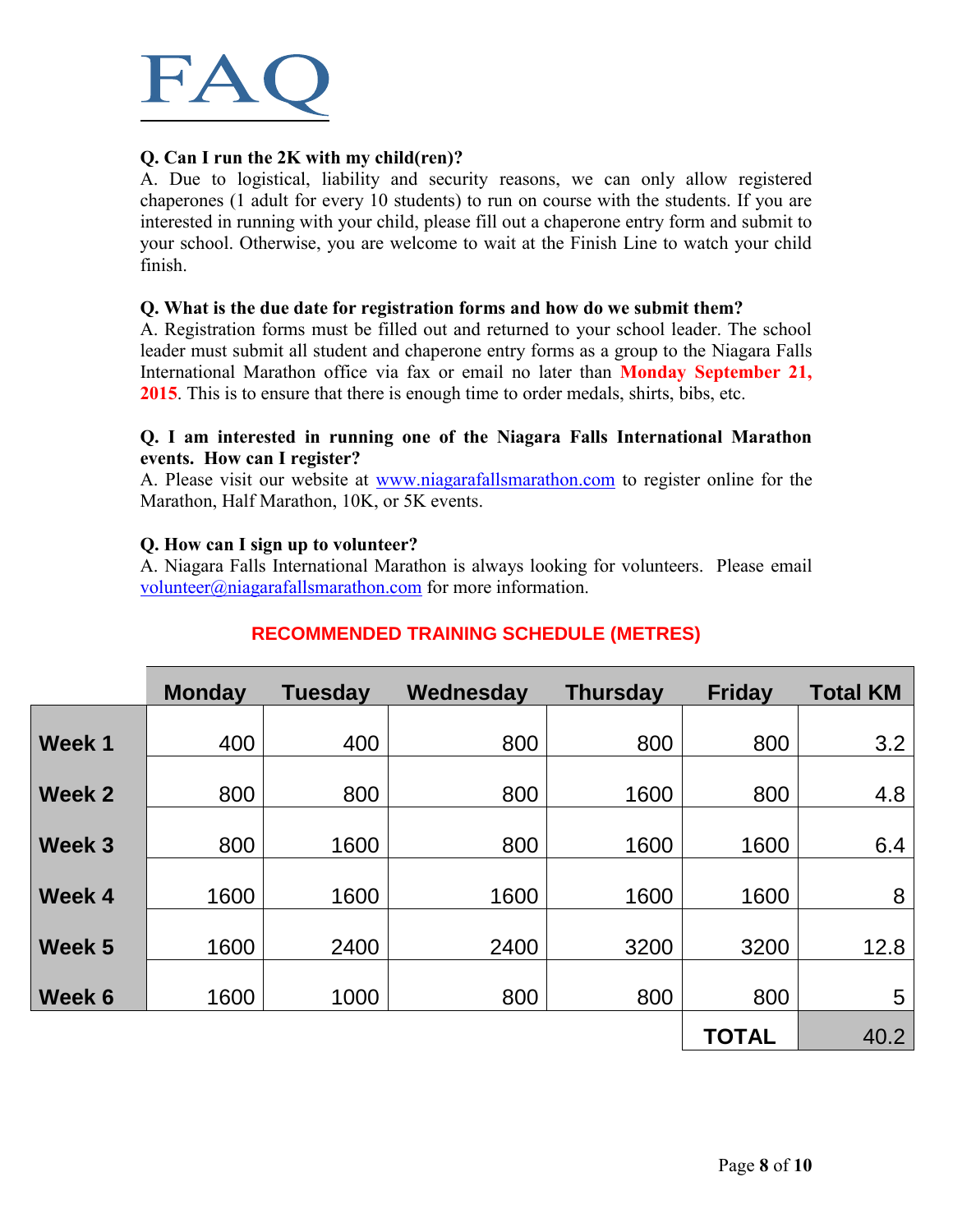

# **Race Day Instructions Handout 2015**

- It is **MANDATORY** that each school provides adult chaperones to assist with the supervision of the students on race day.
- We request that there is 1 adult chaperone for every 10 students to run alongside the students on the course.
- **Maximum** 1-2 chaperones are required to assemble in the finish line corral area holding a sign with the name of the school for students to gather around. Please arrive before **8:00am** to the finish line corral area.
- Chaperones will be given tag credentials permitting them access into the finish line schools'corral. Tag credentials will be given to the team leader at the meeting.
- Please arrive at Rapidsview parking lot, (across from Marineland) no later than **7:00am – 7:30am**.
- The team leader will need to check in the group at the Schools Challenge area.
- Students and chaperones will then be directed towards the start line for the start of the race.
- Parents can either walk the 2K distance to the finish line or take a **FREE** s**huttle**.
- Upon arriving at the finish area, parents will need to follow the signage towards the spectators' area **OUTSIDE** the schools' corral.
- Anyone without tag credentials **including parents** will be asked to remain outside the fenced corral area for security purposes and to ensure the safety of all children.